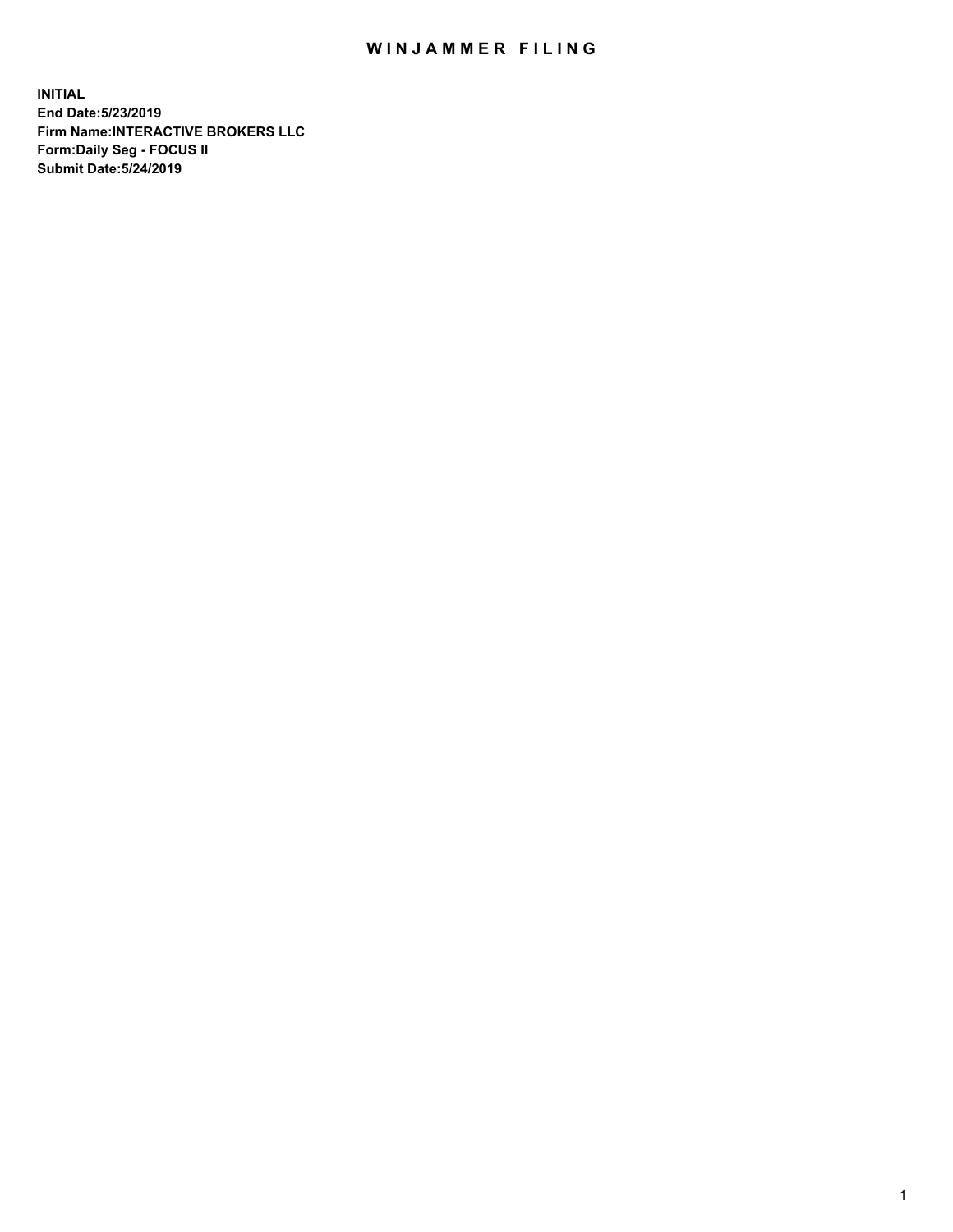**INITIAL End Date:5/23/2019 Firm Name:INTERACTIVE BROKERS LLC Form:Daily Seg - FOCUS II Submit Date:5/24/2019 Daily Segregation - Cover Page**

| Name of Company                                                                                                                                                                                                                                                                                                                | <b>INTERACTIVE BROKERS LLC</b>                                                                  |
|--------------------------------------------------------------------------------------------------------------------------------------------------------------------------------------------------------------------------------------------------------------------------------------------------------------------------------|-------------------------------------------------------------------------------------------------|
| <b>Contact Name</b>                                                                                                                                                                                                                                                                                                            | James Menicucci                                                                                 |
| <b>Contact Phone Number</b>                                                                                                                                                                                                                                                                                                    | 203-618-8085                                                                                    |
| <b>Contact Email Address</b>                                                                                                                                                                                                                                                                                                   | jmenicucci@interactivebrokers.c<br>om                                                           |
| FCM's Customer Segregated Funds Residual Interest Target (choose one):<br>a. Minimum dollar amount: ; or<br>b. Minimum percentage of customer segregated funds required:% ; or<br>c. Dollar amount range between: and; or<br>d. Percentage range of customer segregated funds required between:% and%.                         | $\overline{\mathbf{0}}$<br>$\overline{\mathbf{0}}$<br>155,000,000 245,000,000<br>0 <sub>0</sub> |
| FCM's Customer Secured Amount Funds Residual Interest Target (choose one):<br>a. Minimum dollar amount: ; or<br>b. Minimum percentage of customer secured funds required:% ; or<br>c. Dollar amount range between: and; or<br>d. Percentage range of customer secured funds required between:% and%.                           | $\overline{\mathbf{0}}$<br>0<br>80,000,000 120,000,000<br>0 <sub>0</sub>                        |
| FCM's Cleared Swaps Customer Collateral Residual Interest Target (choose one):<br>a. Minimum dollar amount: ; or<br>b. Minimum percentage of cleared swaps customer collateral required:% ; or<br>c. Dollar amount range between: and; or<br>d. Percentage range of cleared swaps customer collateral required between:% and%. | $\overline{\mathbf{0}}$<br><u>0</u><br>$\underline{0}$ $\underline{0}$<br>00                    |

Attach supporting documents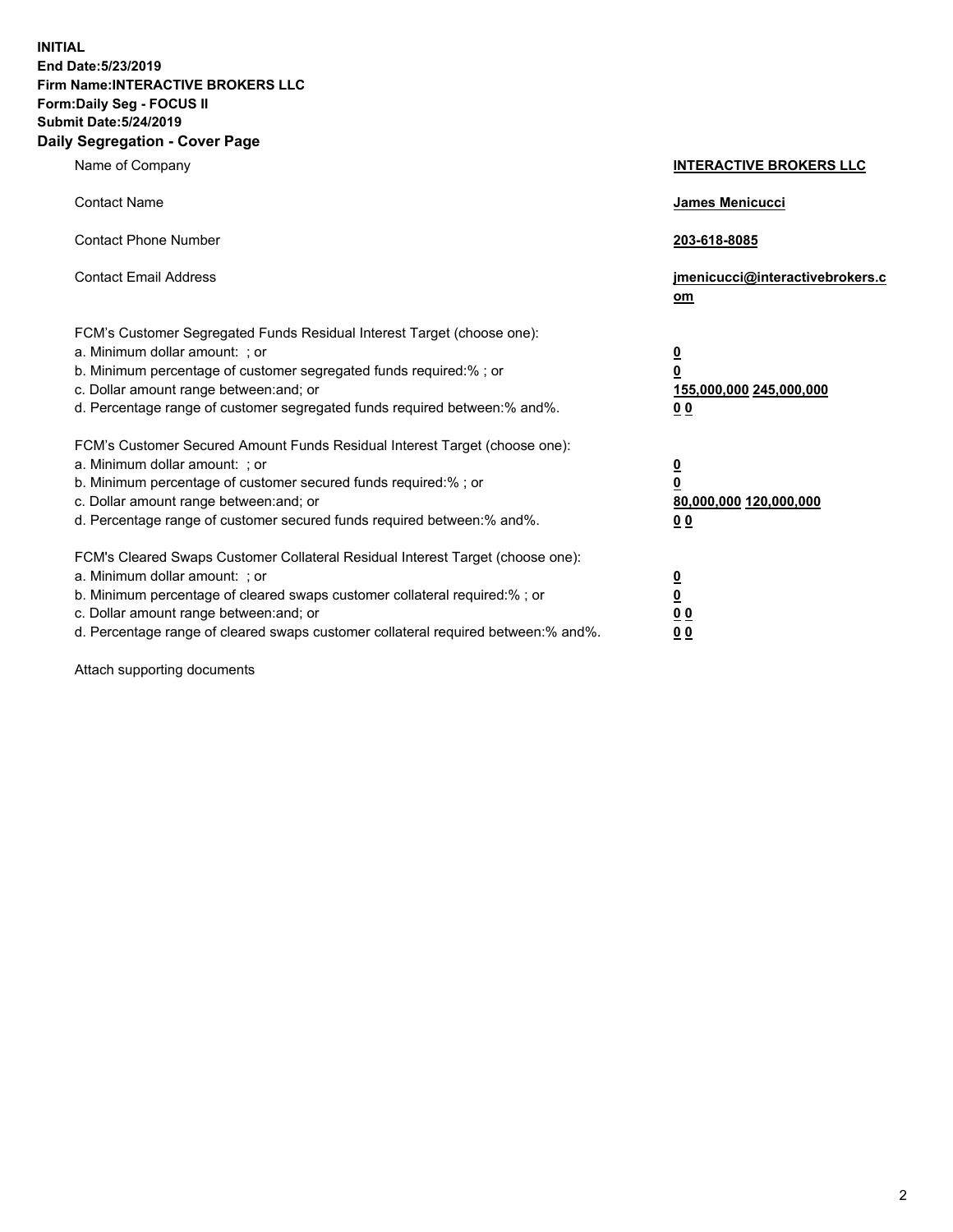## **INITIAL End Date:5/23/2019 Firm Name:INTERACTIVE BROKERS LLC Form:Daily Seg - FOCUS II Submit Date:5/24/2019 Daily Segregation - Secured Amounts**

|                | Daily Segregation - Secured Amounts                                                         |                                  |
|----------------|---------------------------------------------------------------------------------------------|----------------------------------|
|                | Foreign Futures and Foreign Options Secured Amounts                                         |                                  |
|                | Amount required to be set aside pursuant to law, rule or regulation of a foreign            | $0$ [7305]                       |
|                | government or a rule of a self-regulatory organization authorized thereunder                |                                  |
| $\mathbf{1}$ . | Net ledger balance - Foreign Futures and Foreign Option Trading - All Customers             |                                  |
|                | A. Cash                                                                                     | 443,843,202 [7315]               |
|                | B. Securities (at market)                                                                   | $0$ [7317]                       |
| 2.             | Net unrealized profit (loss) in open futures contracts traded on a foreign board of trade   | 1,265,286 [7325]                 |
| 3.             | Exchange traded options                                                                     |                                  |
|                | a. Market value of open option contracts purchased on a foreign board of trade              | 63,258 [7335]                    |
|                | b. Market value of open contracts granted (sold) on a foreign board of trade                | $-36,242$ [7337]                 |
| 4.             | Net equity (deficit) (add lines 1. 2. and 3.)                                               | 445,135,504 [7345]               |
| 5.             | Account liquidating to a deficit and account with a debit balances - gross amount           | 36,520 [7351]                    |
|                | Less: amount offset by customer owned securities                                            | 0 [7352] 36,520 [7354]           |
| 6.             | Amount required to be set aside as the secured amount - Net Liquidating Equity              | 445,172,024 [7355]               |
|                | Method (add lines 4 and 5)                                                                  |                                  |
| 7.             | Greater of amount required to be set aside pursuant to foreign jurisdiction (above) or line | 445,172,024 [7360]               |
|                | 6.                                                                                          |                                  |
|                | FUNDS DEPOSITED IN SEPARATE REGULATION 30.7 ACCOUNTS                                        |                                  |
| 1.             | Cash in banks                                                                               |                                  |
|                | A. Banks located in the United States                                                       | 82,494,658 [7500]                |
|                | B. Other banks qualified under Regulation 30.7                                              | 0 [7520] 82,494,658 [7530]       |
| 2.             | <b>Securities</b>                                                                           |                                  |
|                | A. In safekeeping with banks located in the United States                                   | 412,933,110 [7540]               |
|                | B. In safekeeping with other banks qualified under Regulation 30.7                          | 0 [7560] 412,933,110 [7570]      |
| 3.             | Equities with registered futures commission merchants                                       |                                  |
|                | A. Cash                                                                                     | $0$ [7580]                       |
|                | <b>B.</b> Securities                                                                        | $0$ [7590]                       |
|                | C. Unrealized gain (loss) on open futures contracts                                         | $0$ [7600]                       |
|                | D. Value of long option contracts                                                           | $0$ [7610]                       |
|                | E. Value of short option contracts                                                          | 0 [7615] 0 [7620]                |
| 4.             | Amounts held by clearing organizations of foreign boards of trade<br>A. Cash                |                                  |
|                | <b>B.</b> Securities                                                                        | $0$ [7640]                       |
|                | C. Amount due to (from) clearing organization - daily variation                             | $0$ [7650]<br>$0$ [7660]         |
|                | D. Value of long option contracts                                                           | $0$ [7670]                       |
|                | E. Value of short option contracts                                                          | 0 [7675] 0 [7680]                |
| 5.             | Amounts held by members of foreign boards of trade                                          |                                  |
|                | A. Cash                                                                                     | 69,846,970 [7700]                |
|                | <b>B.</b> Securities                                                                        | $0$ [7710]                       |
|                | C. Unrealized gain (loss) on open futures contracts                                         | 1,489,210 [7720]                 |
|                | D. Value of long option contracts                                                           | 63,258 [7730]                    |
|                | E. Value of short option contracts                                                          | -36,242 [7735] 71,363,196 [7740] |
| 6.             | Amounts with other depositories designated by a foreign board of trade                      | 0 [7760]                         |
| 7.             | Segregated funds on hand                                                                    | $0$ [7765]                       |
| 8.             | Total funds in separate section 30.7 accounts                                               | 566,790,964 [7770]               |
| 9.             | Excess (deficiency) Set Aside for Secured Amount (subtract line 7 Secured Statement         | 121,618,940 [7380]               |
|                | Page 1 from Line 8)                                                                         |                                  |
| 10.            | Management Target Amount for Excess funds in separate section 30.7 accounts                 | 80,000,000 [7780]                |
| 11.            | Excess (deficiency) funds in separate 30.7 accounts over (under) Management Target          | 41,618,940 [7785]                |
|                |                                                                                             |                                  |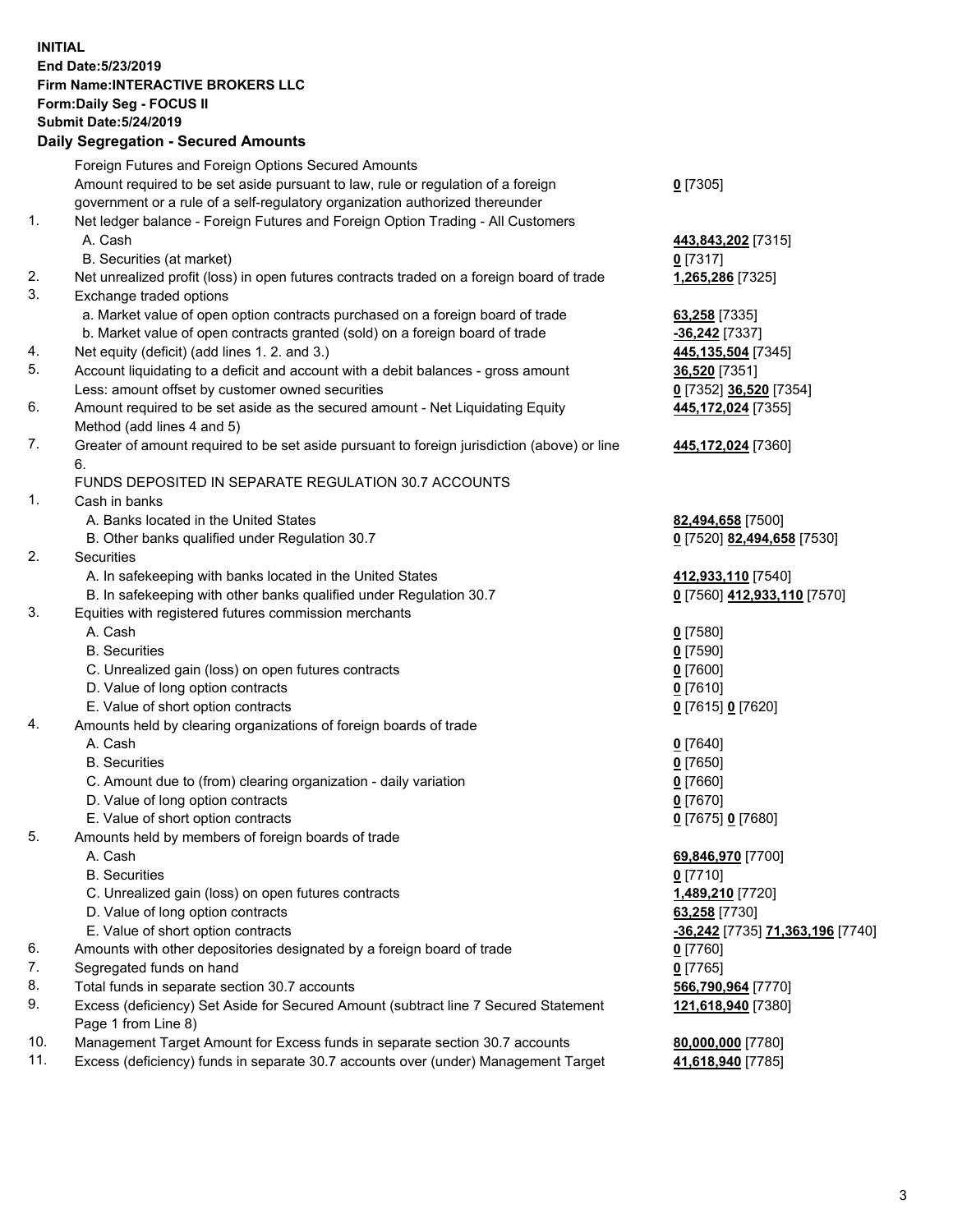**INITIAL End Date:5/23/2019 Firm Name:INTERACTIVE BROKERS LLC Form:Daily Seg - FOCUS II Submit Date:5/24/2019 Daily Segregation - Segregation Statement** SEGREGATION REQUIREMENTS(Section 4d(2) of the CEAct) 1. Net ledger balance A. Cash **3,847,428,451** [7010] B. Securities (at market) **0** [7020] 2. Net unrealized profit (loss) in open futures contracts traded on a contract market **2,257,357** [7030] 3. Exchange traded options A. Add market value of open option contracts purchased on a contract market **164,332,902** [7032] B. Deduct market value of open option contracts granted (sold) on a contract market **-238,371,597** [7033] 4. Net equity (deficit) (add lines 1, 2 and 3) **3,775,647,113** [7040] 5. Accounts liquidating to a deficit and accounts with debit balances - gross amount **1,221,894** [7045] Less: amount offset by customer securities **0** [7047] **1,221,894** [7050] 6. Amount required to be segregated (add lines 4 and 5) **3,776,869,007** [7060] FUNDS IN SEGREGATED ACCOUNTS 7. Deposited in segregated funds bank accounts A. Cash **710,708,640** [7070] B. Securities representing investments of customers' funds (at market) **2,090,070,665** [7080] C. Securities held for particular customers or option customers in lieu of cash (at market) **0** [7090] 8. Margins on deposit with derivatives clearing organizations of contract markets A. Cash **10,557,314** [7100] B. Securities representing investments of customers' funds (at market) **1,257,999,838** [7110] C. Securities held for particular customers or option customers in lieu of cash (at market) **0** [7120] 9. Net settlement from (to) derivatives clearing organizations of contract markets **-17,287,823** [7130] 10. Exchange traded options A. Value of open long option contracts **173,255,501** [7132] B. Value of open short option contracts **-247,633,251** [7133] 11. Net equities with other FCMs A. Net liquidating equity **0** [7140] B. Securities representing investments of customers' funds (at market) **0** [7160] C. Securities held for particular customers or option customers in lieu of cash (at market) **0** [7170] 12. Segregated funds on hand **0** [7150] 13. Total amount in segregation (add lines 7 through 12) **3,977,670,884** [7180] 14. Excess (deficiency) funds in segregation (subtract line 6 from line 13) **200,801,877** [7190] 15. Management Target Amount for Excess funds in segregation **155,000,000** [7194]

16. Excess (deficiency) funds in segregation over (under) Management Target Amount Excess

**45,801,877** [7198]